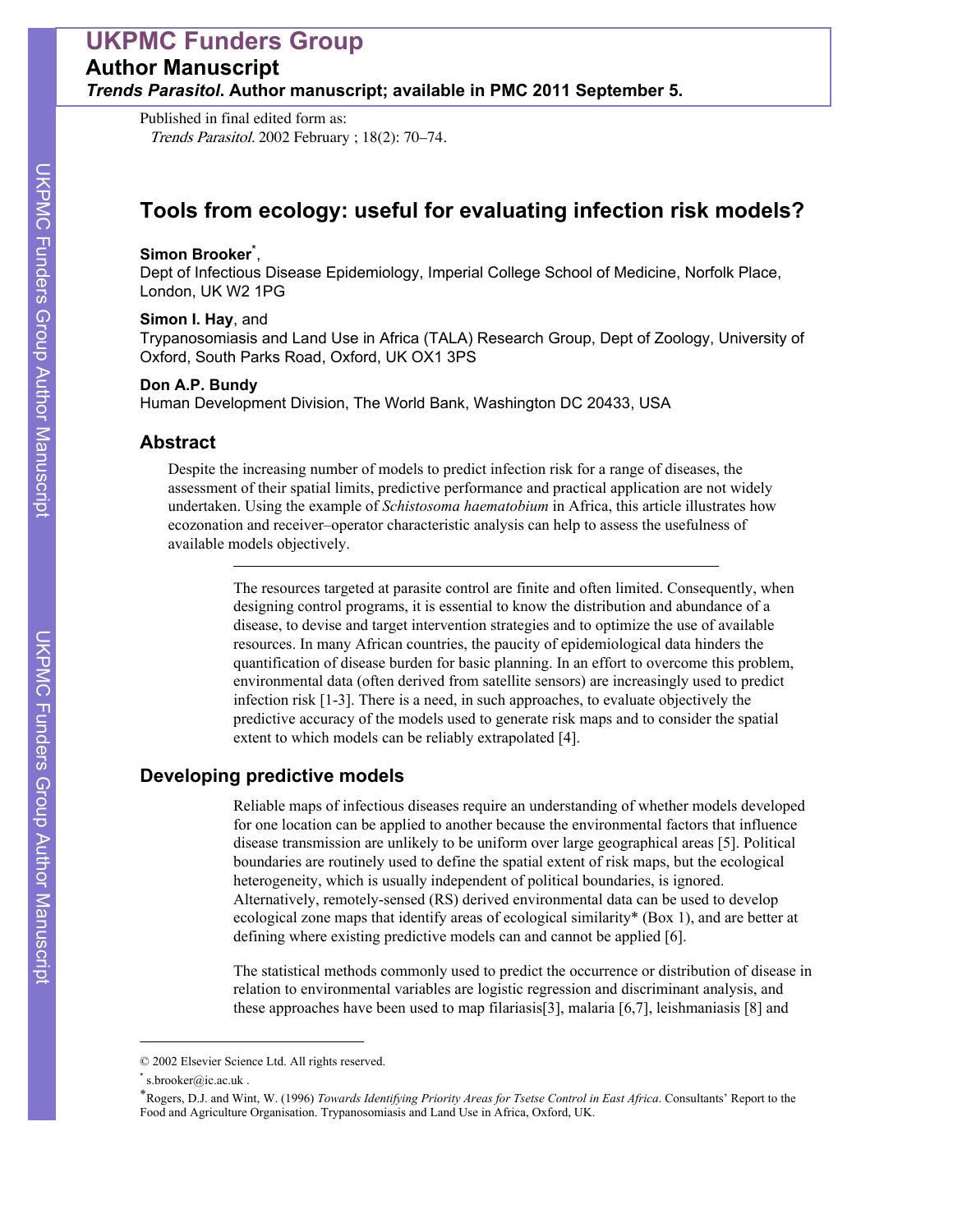trypanosomiasis [2]. The predictive performance of these models, which is a prerequisite for their refinement [9], is evaluated by examining the agreement between predictions and observations [10] by using data collected from sites other than those used in model development. In logistic regression models, predictions are based on the model outputs that measure the probability of infection occurrence. To assess the predictive performance of a model, a probability threshold needs to be identified that can differentiate locations of relative risk. Often, however, the researcher is confronted with the question: which threshold to select for when discriminating between these different populations. A commonly used method in medical diagnostics, and more recently in ecological studies, is receiver–operator characteristic (ROC) analysis, which can provide an overall measure of model accuracy and can explore the consequences of choosing any given threshold (Box 2).

### **Schistosomiasis**

In common with other infectious diseases, the design of schistosomiasis control operations in Africa is typically constrained by a lack of comprehensive survey data [11]. Climate and other environmental variables influences the distribution of schistosomiasis (either intestinal *Schistosoma mansoni* or urinary *Schistosoma haematobium*) at broad spatial scales [12], hence RS-derived environmental data have potential for predicting transmission patterns [13]. Such an approach has been used to map the likely distribution of *S. mansoni* in Ethiopia [14] and Egypt [15], characterized areas directly relevant to the rational targeting of control.

The WHO recommends mass treatment with praziquantel in areas where infection prevalence of schistosomiasis equals or exceeds 50%. Because schistosomiasis exhibits strong spatial heterogeneity at local levels, there is a need to locate high-risk communities or schools that require mass treatment. For *S. haematobium*, this has been achieved effectively by using morbidity questionnaires [16]. The first step in national planning is to locate areas for which questionnaire surveys are needed, which can be identified by using broad-scale risk maps.

Following the analysis of detailed data from school-based studies in Cameroon and Tanzania (Fig. 1), we have recently developed risk maps for *S. haematobium* [17,18]. Logistic regression modeling was used to identify environmental variables which were significantly associated with infection patterns, and to develop separate, local models of the probability of having an infection prevalence >50% (WHO recommended treatment threshold) based on a random 50% subset of data from Cameroon and Tanga Region in Tanzania. Evaluation was undertaken using the remaining 50% subset, and ROC analysis showed that the models for both Cameroon and Tanga Region allow reasonable discrimination (Fig. I in Box 2) between high- and low-prevalence schools within the geographical areas in which the surveys were conducted.

#### **Do the models perform reliably in other areas?**

The real test of a model lies in applying it to different locations. We therefore validated predictions from the model developed in the Tanga Region by using independent data from the Magu, Kilosa, Mtwara and Tandahimba districts of Tanzania (Fig. 1). The Cameroon model was also validated using all the data from Tanzania. ROC analysis indicated that within Tanzania, the model developed for Tanga Region performed reasonably well in neighboring Kilosa District and further south in the ecologically similar coastal districts of Mtwara and Tandahimb (Fig. Ic and Id in Box 2). However, the models performed poorly in the ecologically distinct Magu District, near Lake Victoria (Fig. Ie in Box 2). By contrast, the ecological model for Cameroon could not be reliably be applied to any region of Tanzania (Fig. If in Box 2).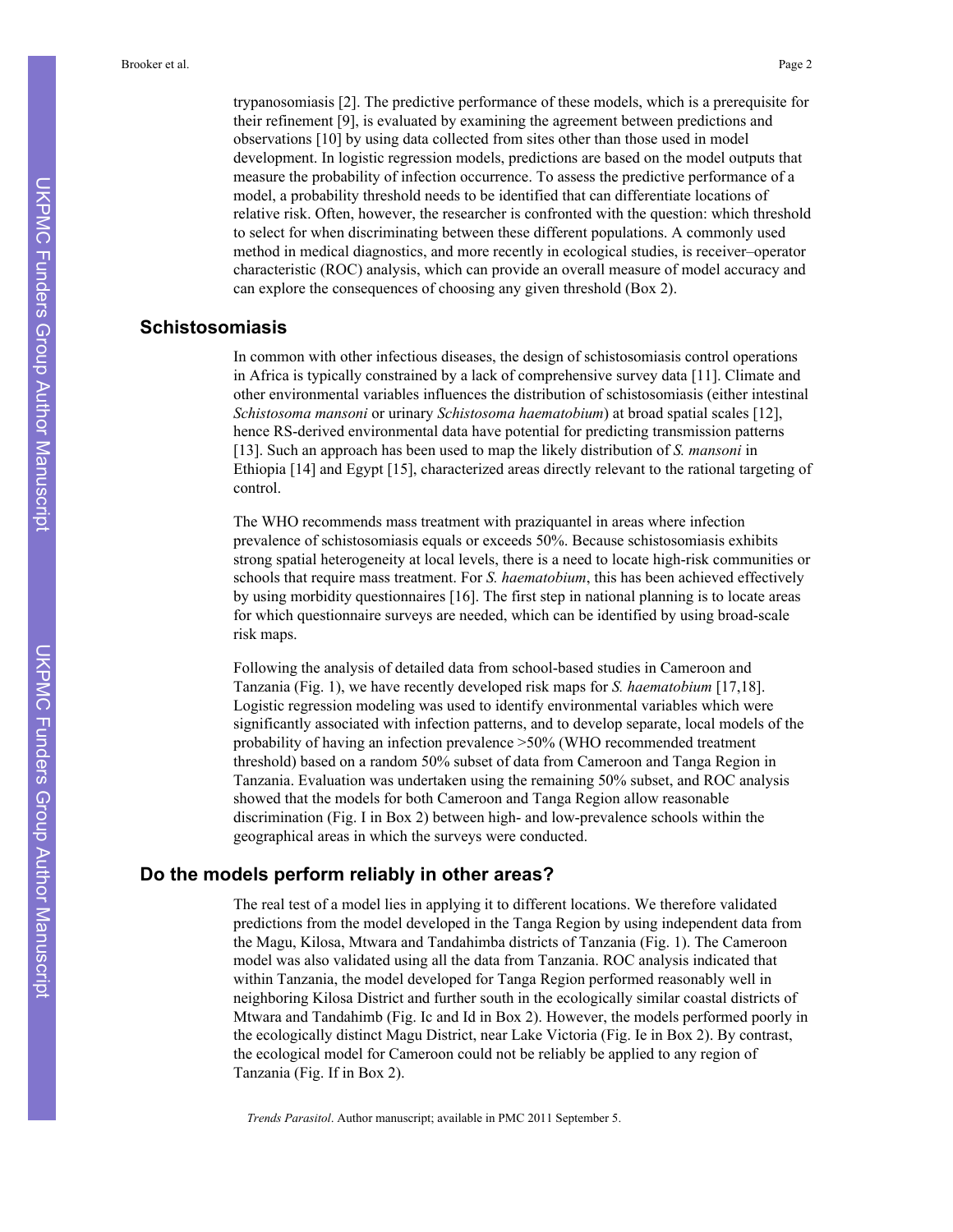These results can be explained by reference to the ecological zone map (Fig. I in Box 1). This map shows that Tanzania comprises three ecological zones (Table I in Box 1). The areas where the Tanga Region model reliably predicts a high prevalence of schistosomiasis all fall within the same ecological zone (Zone 1). By contrast, the performance of the model is poor near Lake Victoria – an area represented by a different ecological zone (Zone 2). Cameroon has completely different ecological zones from Tanzania, which could explain why the model for Cameroon does not predict schistosomiasis anywhere in Tanzania. It is also useful to consider the distribution of the snail species involved in local transmission. In Cameroon, the predominant snail species in areas of high prevalence (northern Cameroon) is *Bulinus senegalensis*, which inhabits semi-permanent water bodies and can survive the dry season by aestivation [19]. This distribution supports Wright's original contention [20] that *B. senegalensis* occurs throughout the semi-arid areas of the West African Sudan Savanna, confirmed by available snail survey data [21]. The snail distributions suggest that the ecological model for Cameroon is actually predicting the niche of *B. senegalensis*, which is characterized by limited rainfall and high temperatures (Table I in Box 1). Interestingly, this habitat range broadly corresponds to the purple zone in the ecological zone map.

The distribution of different snail species could also explain why the Cameroon model failed to predict schistosomiasis in Tanzania, where the main snail species are *Bulinus africanus, Bulinus globosus* and *Bulinus nasutus* [22]. In coastal areas, *B. globosus* is the principal snail host responsible for transmission, although *B. africanus* might be important locally. By contrast, *B. nasutus* is the main host in northwestern Tanzania and is found in temporary water bodies. *B. nasutus* does occur in coastal East Africa, but appears to be incompatible with the *S. haematobium* parasite strain found in *B. globosus* in that area [23]. Such differences in the distribution of snail species explain why the model developed for Tanga Region performed well in coastal areas with a common snail species but inadequately in Magu District where a different intermediate host occurs.

These findings suggest that the model for Tanga Region can be extended elsewhere within the same ecological zone, which stretches down to Mozambique and parts of southern Malawi. Ideally, a different model would be needed for other areas of Tanzania. The findings also suggest that the model developed for Cameroon can be applied within common ecological zones throughout West Africa, but not across different ecological zones. Knowledge of snail distributions is also of obvious significance in developing and applying any ecological model for *S. haematobium*, given the differing relationships between ecological factors and different snail species [24]. Sadly, however, detailed snail distribution maps do not exist currently, although there are efforts to map the data in snail databases from Africa held by the Danish Bilharziasis Laboratory and other research institutions (T.K. Kristensen, pers. commun.).

## **Control applications**

The risk maps developed will be unable to capture the well-known foci of schistosomiasis: heterogeneities in water contact patterns [25], and the genetic diversity of *S. haematobium* [23] will also influence patterns on a local scale. The large-area RS-based models, however, are useful for identifying potential areas of high risk (Fig. 2). In particular, these maps can exclude areas where urinary schistosomiasis is unlikely to be prevalent, and so help focus on priority areas where local detailed questionnaire surveys are required to target control more precisely. In addition, these maps can help to estimate the target population for such control.

Ultimately, the usefulness of such risk maps is subjective but should be evaluated only within the pre-defined context of its application [5] and based on the consequences of correct and incorrect predictions [26]. If, for example, the intended aim of the model is to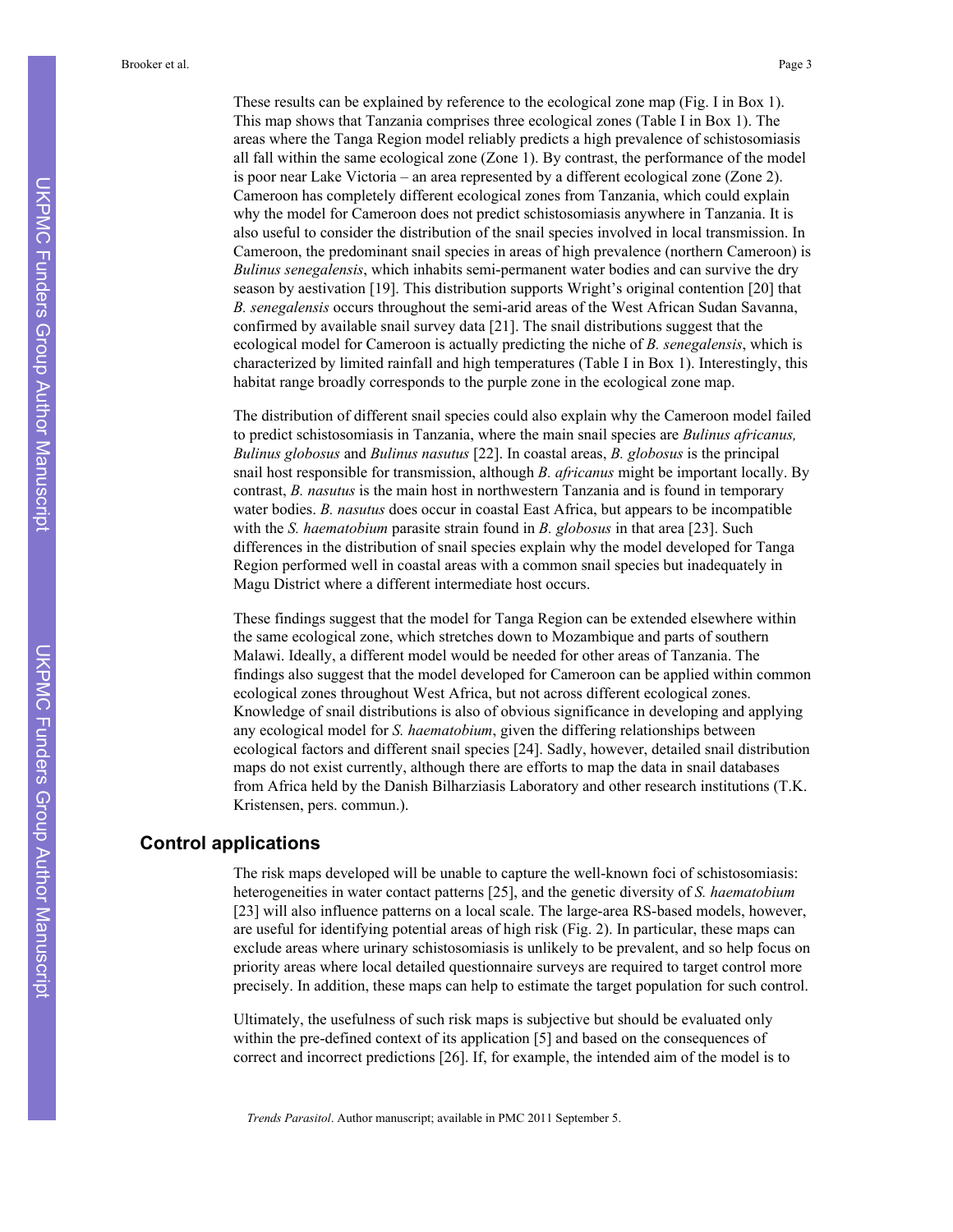maximize exclusion of low-prevalence schools then the threshold chosen to define areas of high-risk should favor specificity (Box 2). If, however, the aim is to maximize inclusion of high-prevalence schools then the threshold should favor sensitivity. Examination of the ROC curve identifies the probability threshold that optimizes the preferences for maximal sensitivity or specificity. Here, a probability threshold that maximizes the accurate exclusion of low-prevalence schools (i.e.  $p = 0.2$ , see Figs Ia,b in Box 2) to define potential areas at high risk for *S. haematobium* was used.

Overlaying this threshold with available population data on schoolchildren‡ characterizes those at risk of significant schistosomiasis transmission and those as the target of a questionnaire approach to be quantified and associated program costs estimated. For example, 1.9 million children (in 11 out of the 49 districts) in Cameroon and 4.9 million children (in 37 out of 97 districts) in Tanzania were estimated to be the target for a schoolbased national schistosomiasis control program. Using the available cost data for control from Ghana and Tanzania, the associated program costs for a single treatment of the school population in Tanzania would be US\$ 1.0 million–3.2 million, and US\$ 0.4 million–1.3 million in Cameroon [17-18].

# **Concluding remarks**

Prediction models are increasingly being developed for a variety of infectious diseases. Validation of such models is a difficult but an essential issue [9] if models are to have practical relevance for control. ROC plots are a useful addition to logistic regressions procedures for disease risk mapping by optimizing the choice of probability threshold required to satisfy stated control objectives. Ecological zone maps are also of value in defining the spatial extent to which such models can be applied, and can identify areas where further survey data and new models are required (see also [6]).

Ecological zonation has great potential in elucidating the biological mechanisms underlying disease distributions. Further work is required on which variables are used to construct ecozones, criteria for defining the optimal number of zones and how these outputs relate to more traditional vegetation and climate classifications. These considerations should be informed by an understanding of parasite–habitat requirements. Consideration should also be given to future work involving the sampling design and spatial scale of field surveys used to develop and validate prediction models [5]. The challenge now is not to demonstrate the possibility of predicting infection risk, but to demonstrate their accuracy, spatial limitations and most importantly, their practical application to specific control objectives.

## **Acknowledgments**

We thank David Rogers and William Wint for valuable discussions on the concept of ecological zoning and its potential application in epidemiology. Raoult Ratard, Joanne Webster, Andrew Hall, Andrew Roddam, Nicholas Lwambo and members of the Tanzania Partnership for Child Development (PCD) are also thanked for their input. The survey work in Cameroon was funded by USAID and the survey work in Tanzania was funded by the PCD, the Edna McConnell Clark Foundation and The Wellcome Trust. S.B. and S.I.H. are supported by a Wellcome Trust Prize Fellowship (#062692) and Wellcome Trust Advanced Training Fellowship (#056642), respectively.

# **References**

1. Hay SI, et al. Earth observation, geographic information systems and *Plasmodium falciparum* malaria in sub-Saharan Africa. Adv. Parasitol. 2000; 47:174–215.

<sup>‡</sup>The data on the schoolchildren population for every district was derived from the 1990 national population forecasts ([http://grid2.cr.usgs.gov/globalpop/africa/\)](http://grid2.cr.usgs.gov/globalpop/africa/), and was projected to 2001 using assumptions based on country- and year-specific intercensus growth rates ([http://www.census.gov/ipc/www/idbnew.html\)](http://www.census.gov/ipc/www/idbnew.html).

*Trends Parasitol*. Author manuscript; available in PMC 2011 September 5.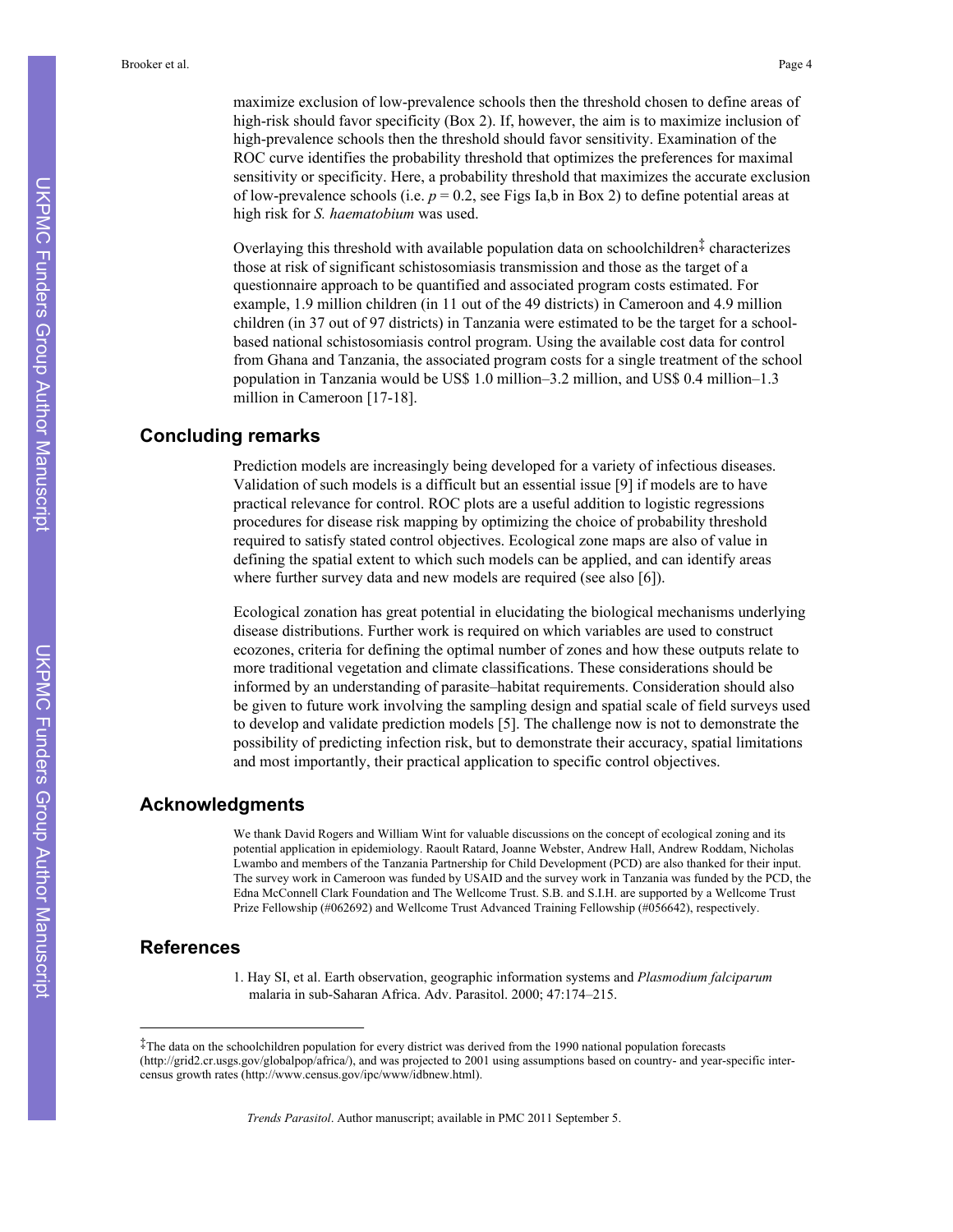- 2. Rogers DJ. Satellites, space, time and the African trypanosomiases. Adv. Parasitiol. 2000; 47:130– 165.
- 3. Lindsay SW, Thomas CJ. Mapping and estimating the population at risk from lymphatic filariasis in Africa. Trans. R. Soc. Trop. Med. Hyg. 2000; 94:37–44. [PubMed: 10748895]
- 4. Kitron U. Risk maps: transmission and burden of vector-borne diseases. Parasitol. Today. 2000; 16:324–325. [PubMed: 10900476]
- 5. Guisan A, Zimmermann NE. Predictive habitat distribution models in ecology. Ecol. Model. 2000; 135:147–186.
- 6. Kleinschmidst I, et al. An empirical malaria distribution map for West Africa. Trop. Med. Int. Health. 2001; 6:779–786. [PubMed: 11679126]
- 7. Thomson MC, et al. Predicting malaria infection in Gambian children from satellite data and bed net use surveys: The importance of spatial correlation in the interpretation of results. Am. J. Trop. Med. Hyg. 1999; 61:2–8. [PubMed: 10432046]
- 8. Thomson MC, et al. Towards a kala azar risk map for Sudan: mapping the potential distribution of *Phlebotomus orientalis* using digital data of environmental variables. Trop. Med. Int. Health. 1999; 4:105–133. [PubMed: 10206264]
- 9. Rykiel EJ. Testing ecological models: the meaning of validation. Ecol. Model. 1996; 90:229–244.
- 10. Fielding AH, Bell JF. A review of methods for the assessment of prediction errors in conservation presence/absence models. Environ. Conserv. 1997; 24:38–49.
- 11. Brooker S, et al. Towards an atlas of human helminth infection in sub-Saharan Africa: the use of geographical information systems (GIS). Parasitol. Today. 2000; 16:303–307. [PubMed: 10858650]
- 12. Brown, DS. Freshwater Snails of Africa and their Importance. Taylor & Francis; 1994.
- 13. Brooker S, Michael E. The potential of geographical information systems and remote sensing in the epidemiology and control of human helminth infections. Adv. Parasitol. 2000; 47:245–288. [PubMed: 10997209]
- 14. Malone JB, et al. Satellite climatology and the environmental risk of *Schistosoma mansoni* in Ethiopia and East Africa. Acta Trop. 2001; 79:59–72. [PubMed: 11378142]
- 15. Malone JB, et al. Geographic information systems and the distribution of *Schistosoma mansoni* in the Nile Delta. Parasitol. Today. 1997; 13:112–119. [PubMed: 15275115]
- 16. Red Urine Study Group. Identification of high risk communities for schistosomiasis in Africa: a multi-country study. World Health Organization; 1995. Social and Economic Research Project Reports, No. 15
- 17. Brooker S, et al. Predicting the distribution of urinary schistosomiasis in Tanzania using satellite sensor data. Trop. Med. Int. Health. 2001; 6:998–1007. [PubMed: 11737837]
- 18. Brooker S, et al. Using NOAA–AVHRR data to model human helminth distributions for planning disease control in Cameroon. Photo. Eng. R. Sens. in press.
- 19. Greer GJ, et al. Human schistosomiasis in Cameroon II. Distribution of the snail hosts. Am. J. Trop. Med. Hyg. 1990; 6:573–580. [PubMed: 2372088]
- 20. Wright CA. A note on the distribution of *Bulinus senegalensis*. W. Afr. Med. J. 1959; 8:142–148.
- 21. Betterton C, et al. *Bulinus senegalensis* (Mollusca: Planorbidae) in northern Nigeria. Ann. Trop. Med. Parasitol. 1983; 77:143–149. [PubMed: 6882063]
- 22. McCullough FS. The distribution of *Schistosoma mansoni* and *S. haematobium* in East Africa. Trop. Geog. Med. 1972; 24:199–207.
- 23. Stothard JR, et al. The transmission status of *Bulinus* on Zanzibar Island (Unguja) with implications for control of urinary schistosomiasis. Ann. Trop. Med. Parasitol. 2000; 94:87–94. [PubMed: 10723528]
- 24. Kristensen TK, et al. Use of satellite remote sensing and geographic information systems to model the distribution and abundance of snail intermediate hosts in Africa: a preliminary model for *Biomphalaria pfeifferi* in Ethiopia. Acta Trop. 2001; 79:73–78. [PubMed: 11378143]
- 25. Woolhouse, MEJ. Epidemiology of human schistosomes. In: Scott, ME.; Smith, G., editors. Parasitic and infectious diseases: epidemiology and ecology. Academic Press; 1994. p. 197-217.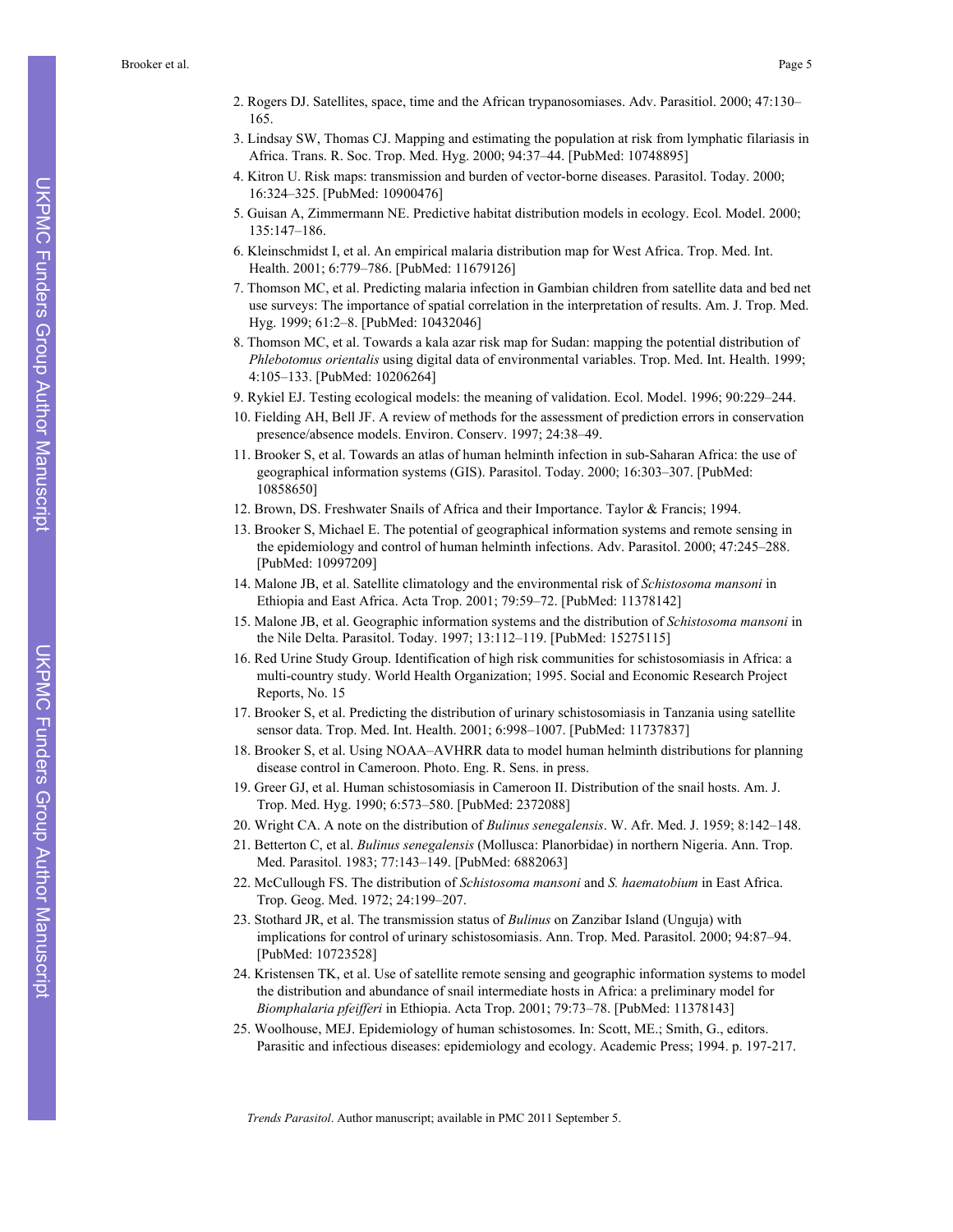26. Zweig MH, Campbell G. Receiver-operating characteristic (ROC) plots: a fundamental evaluation tool in clinical medicine. Clin. Chem. 1993; 39:561–577. [PubMed: 8472349]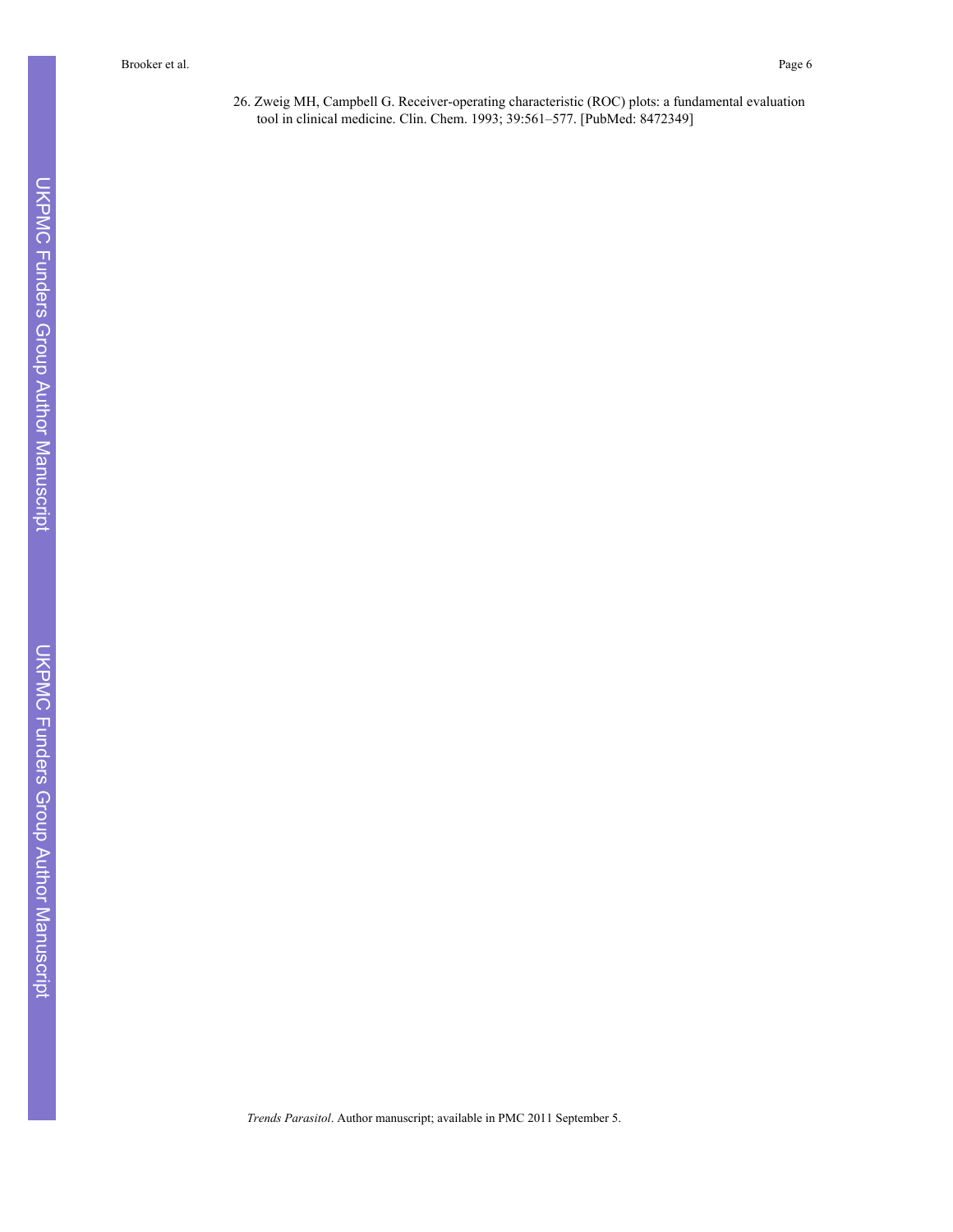# **Box 1**

The ecological zones in Africa based on remotely-sensed derived ecological variables The map in Fig. I is based on the mean annual summaries (1982–2000) of multi-temporal remotely-sensed (RS) derived data from the advanced very high resolution radiometer (AVHRR). These data were processed using standard procedures to provide middleinfrared brightness, temperature, land–surface temperature (LST) and photosynthetic activity estimates (expressed as the normalized difference vegetation index, NDVI) for the African continent [a]. Ref. [a] also discusses the several problems involved with using satellite-derived imagery. These data in combination with a digital elevation model (DEM) of Africa ([http://edcwww.cr.usgs.gov/landdaac/gtopo30\)](http://edcwww.cr.usgs.gov/landdaac/gtopo30) generated twenty ecological zones using the unsupervised classification procedures of Earth Resources Data Analysis System (ERDAS) Imagine 8.4™ software. ERDAS implements the Iterative Self-Organizing Data Analysis Technique (ISODATA), an iterative method that uses the Euclidean distance as a similarity measure for clustering data into different classes [b]. A complete synopsis of the environmental criteria defined and hence separated each zone is not covered here, but Table I shows the mean values of the clusters that defined the zones mentioned in the text. Visual comparison indicated a good pattern that matches to the widely used White's vegetation map and agro-ecological zones of Africa [c,d] by the Food Agriculture Organization, which was based on physiognomy and floristic composition, and length of growing season, respectively.

Table I. Mean values of key environmental variables according to zones

| Zone                                                              | Mean land-surface<br>temperature (°C) | <b>NDVI<sup>o</sup></b> | Annual rainfall<br>(mm) | Elevation<br>(m) |
|-------------------------------------------------------------------|---------------------------------------|-------------------------|-------------------------|------------------|
|                                                                   | 35.9                                  | 0.29                    | 966                     | 366              |
|                                                                   | 40.4                                  | 0.24                    | 571                     | 1105             |
| 3                                                                 | 32.3                                  | 0.34                    | 1107                    | 1240             |
|                                                                   | 32.0                                  | 0.29                    | 1562                    | 514              |
| 5                                                                 | 37.6                                  | 0.11                    | 977                     | 403              |
| 6                                                                 | 46.8                                  | 0.02                    | 511                     | 399              |
| .Abbreviation: NDVI, mean normalized difference vegetation index. |                                       |                         |                         |                  |

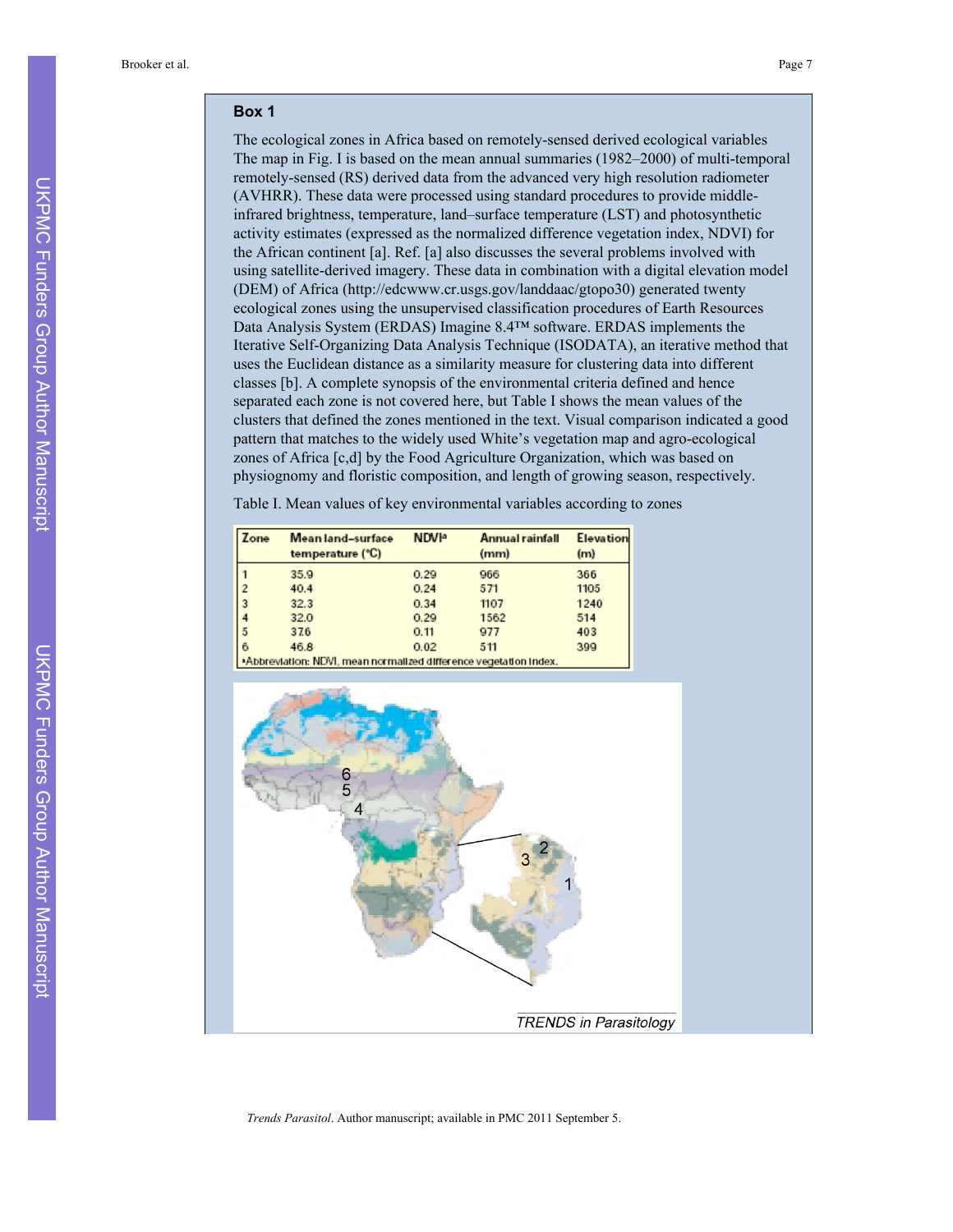# **References**

- a. Hay SI. An overview of remote sensing and geodesy for epidemiology and public health applications. Adv. Parasitol. 2000; 47:2–27.
- b. Jensen, JR. Introductory Digital Image Processing. A Remote Sensing Perspective. Prentice-Hall; 1996. Thematic information extraction: image classification; p. 197-256.
- c. White, F. The vegetation of Africa a descriptive memoir to accompany the UNESCO/ AETFAT/UNSO vegetation map of Africa. United Nations Educational, Scientific and Cultural Organization; 1983. Natural Resources Research Report XX
- d. FAO. Report on the argo-ecological zones project, Vol. 1: Methodology and results for Africa. World Soil Res. Rep. 1978; 48:32–71.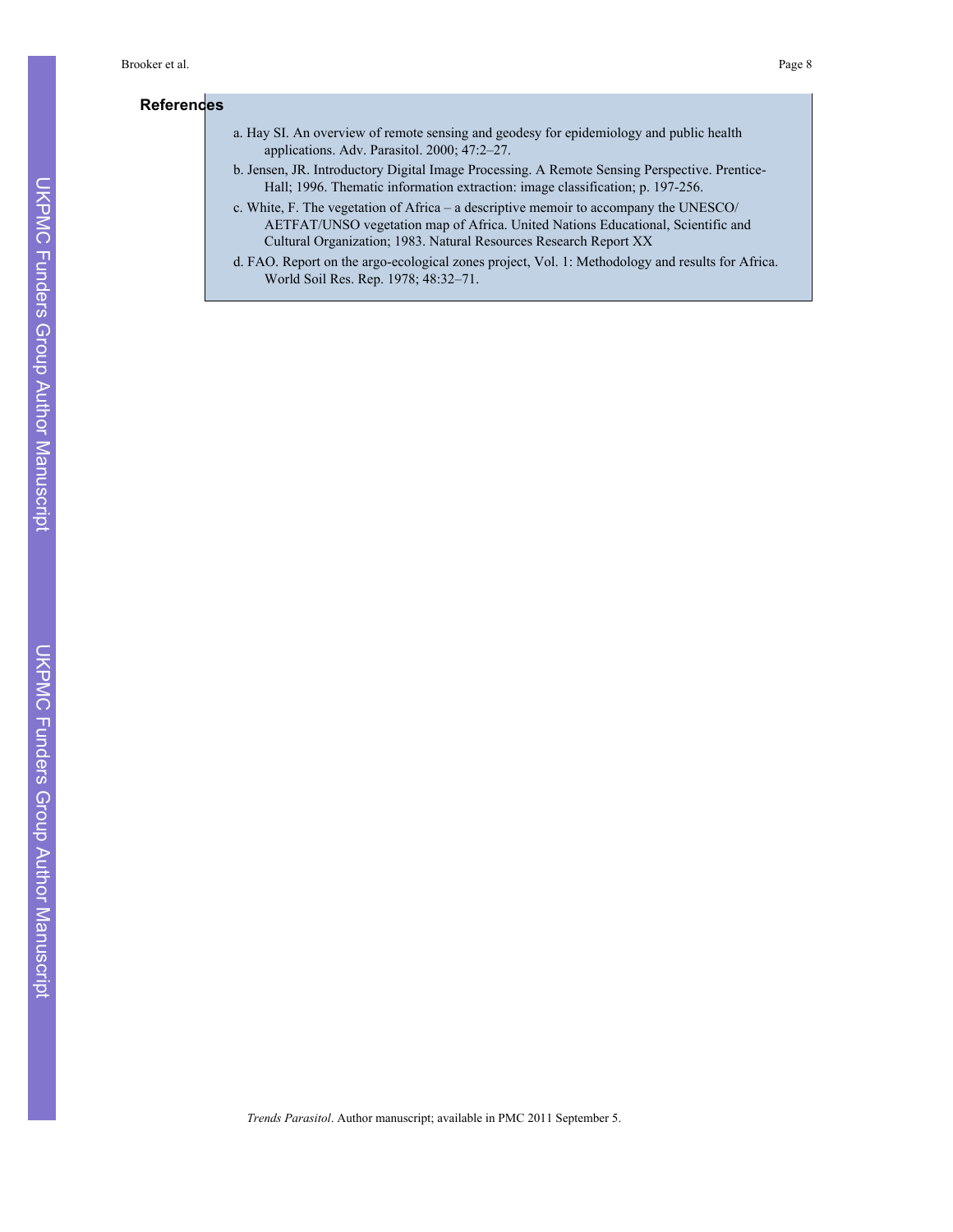#### **Box 2**

Receiver-operator characteristic analysis for the epidemiology of infectious diseases The predictive accuracy of prediction models based on logistic regression can be assessed in terms of sensitivity (the percentage of locations with infection and or disease correctly predicted as such) and specificity (the percentage of locations without infection and or disease correctly predicted as such). The predictions of disease occurrence are based on whether the predicted probability arising from the logistic regression model is above or below a chosen probability threshold. Varying the probability threshold across a range of values will generate a series of pairs of sensitivity and specificity. This series of points defines a receiver-operator curve (ROC), and describes the compromise that a model attains between sensitivity and specificity [a-d]. A model with a perfect discrimination between occurrence and absence of disease or infection has a ROC curve that passes through the upper left corner of the graph (100% sensitivity and 100% specificity). The closer the ROC curve is to the upper left corner of the graph, the higher the overall predictive accuracy of the model.

A useful index describing the overall accuracy of models that is independent of a single probability cut-off point is the area under the curve (AUC)[b]. For example, an AUC of 0.89 indicates that, for 89% of the time, a randomly selected location with disease or infection has a probability that is greater than that for a randomly selected location without disease or infection. An AUC between 0.5 and 0.7 indicates a poor discriminative capacity in distinguishing between different populations, whereas an AUC from 0.7–0.9 indicates a reasonable capacity and >0.9 indicate a very good capacity.



Fig. I Receiver–operator curves for different schistosomiasis ecological models: (a) Cameroon model applied to validation data in Cameroon ( $n = 170$ ); (b) Tanga Region model applied to validation data in Tanga Region  $(n = 290)$ ; (c) Cameroon model applied to Tanzania (n = 980); (d) Tanga Region model applied to Kilosa District (n = 164); (e) Tanga Region model applied to Mtwara Region ( $n = 176$ ), and (f) Tanga Region model applied to Magu District ( $n = 49$ ). Dots represent pairs of sensitivity and false positive values, and the solid line represents the values expected by chance alone for each probability threshold.

#### **References**

- a. Metz CE. Basic principles of ROC analysis. Semin. Nucl. Med. 1978; 8:283–298. [PubMed: 112681]
- b. Fielding AH, Bell JF. A review of methods for the assessment of prediction errors in conservation presence/absence models. Environ. Conserv. 1997; 24:38–49.
- c. Pearce J, Ferrier S. Evaluating the predictive performance of habitat models developed using logistic regression. Ecol. Model. 2000; 133:225–245.
- d. Greiner M, et al. Principles and practical application of the receiver-operating characteristic analysis for diagnostic tests. Prev. Vet. Med. 2000; 45:23–41. [PubMed: 10802332]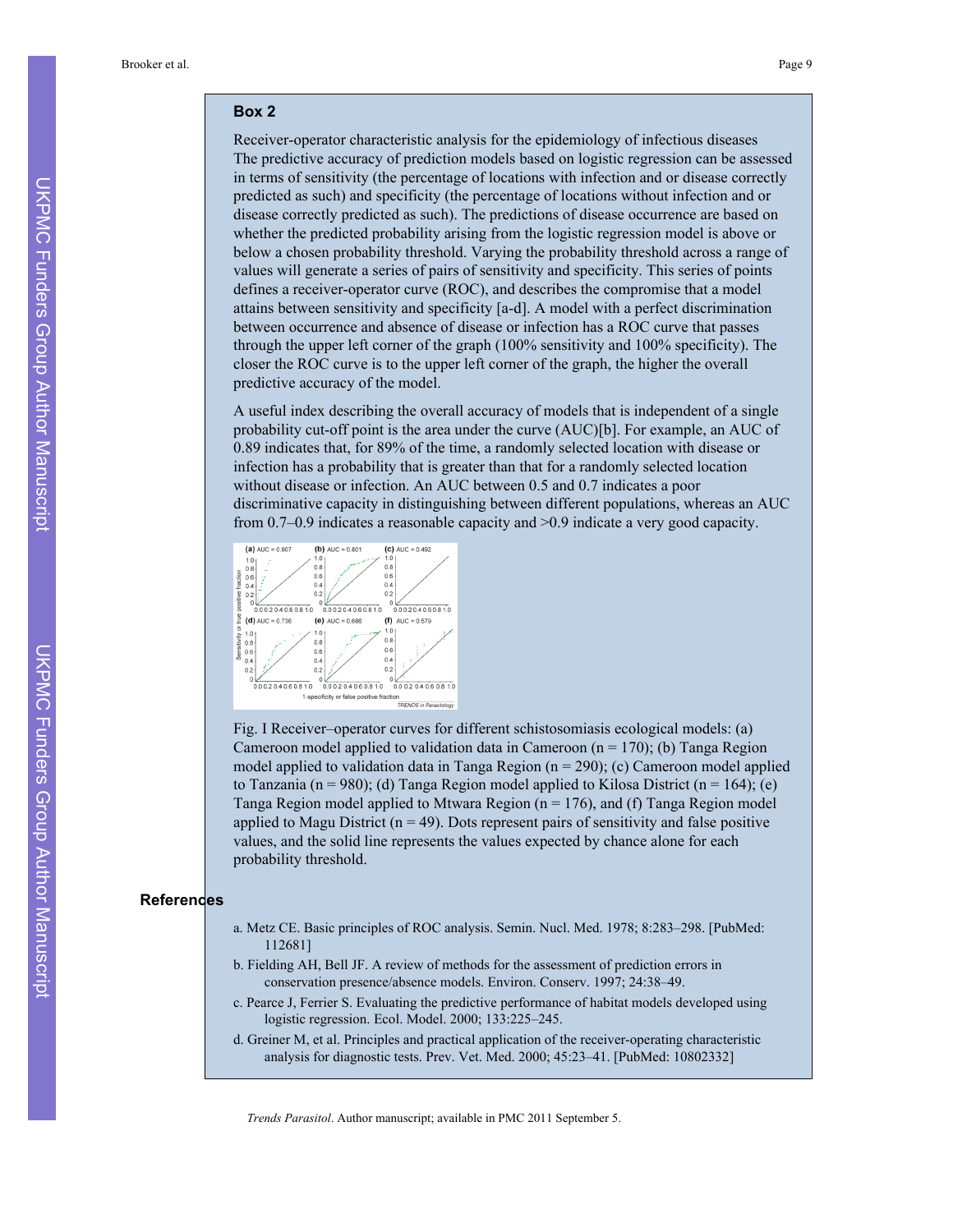

#### **Fig. 1.**

Spatial distribution of urinary schistosomiasis in Cameroon (a) and Tanzania (b). The infection prevalence was assessed by microscopy of urine in Cameroon, and the data was available for 19 524 children from 333 schools. In Tanzania, the infection prevalence was estimated from carefully validated questionnaire surveys (schoolchildren were asked whether they have urinary schistosomiasis or blood in their urine, termed locally as kichocho). The data for Tanzania are available for 166 099 children from 1960 schools. Although the prevalence of kichocho in schools underestimates the parasitological prevalence of infection, the parasite prevalence can be calibrated for each locality to define the extrapolated risk of having infection prevalence (>50%), and thus comparable to the parasitological data from Cameroon (see Ref. [17] for calibration and data sources).